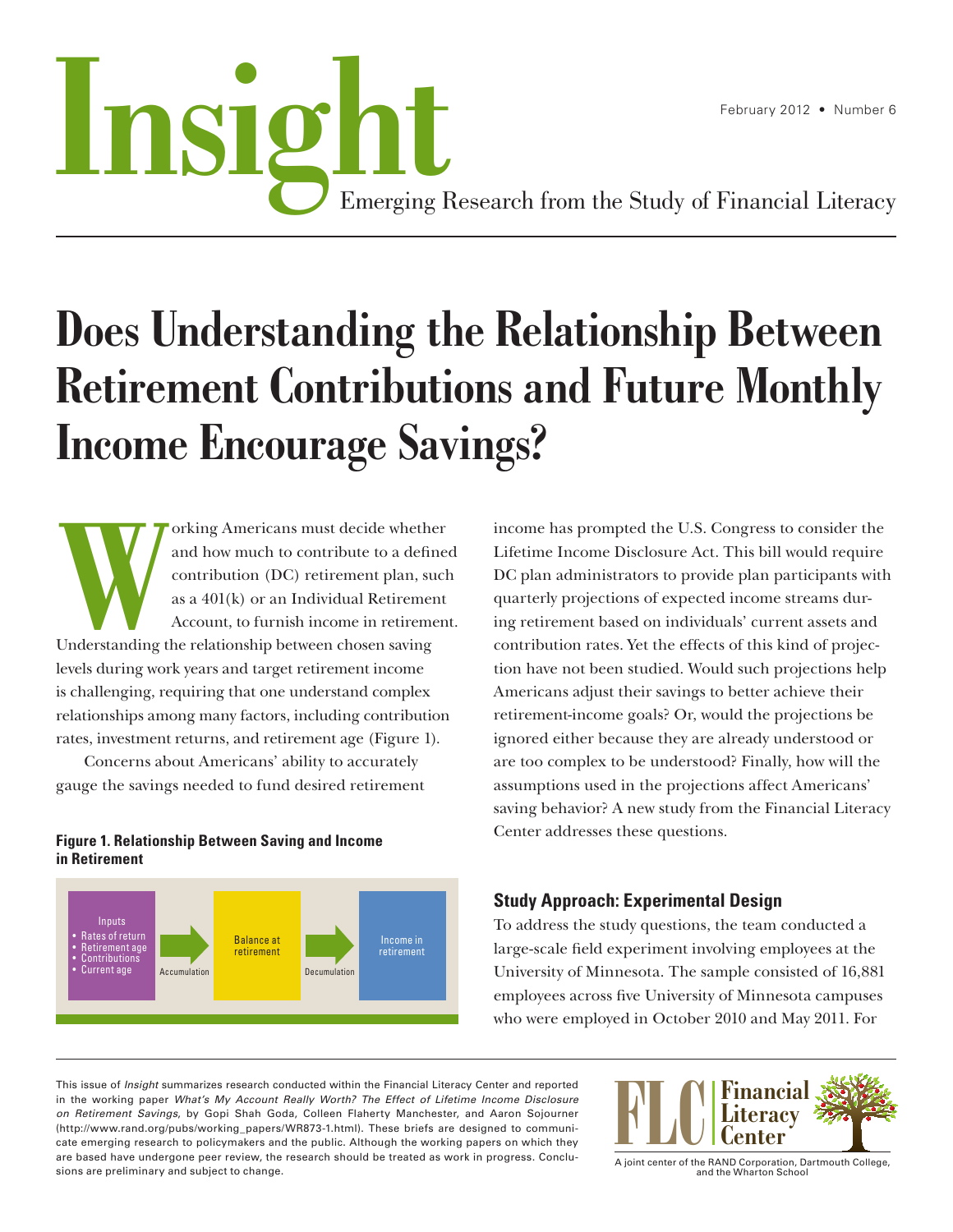the study, the team used administrative data from employees eligible to participate in two employer-sponsored voluntary DC plans, to which employees can make taxdeferred contributions in addition to their mandatory saving plans if they desire. Some of the employees in the study were already participants in the DC plans, but some were not. The experiment tested how different levels of information about retirement savings and postretirement income would affect employees' decisions on (1) whether to participate in the employer-sponsored DC plans and (2) how much to contribute.

To test these effects, the employees were randomly assigned to either a control or a treatment group. The treatment group was sent an informational intervention, but nothing was sent to the control group. The intervention contained a customized projection of the additional account balance and retirement income that would be achieved from different hypothetical additional contribution levels; these projections were customized based on the employee's current age. Figure 2 displays a sample.

To illuminate how the intervention's effects might differ depending on the projection assumptions used, the researchers randomized the assumptions used across individuals. The assumed investment return was either 3 percent, 5 percent, or 7 percent. Two retirement ages were assumed: 65 or 67. The set of hypothetical additional contributions used was either {\$0, \$50, \$100, \$250} or {\$0, \$100, \$200, \$500} per pay period. The informational intervention also prompted individuals to think about their retirement goals and provided a step-by-step guide explaining how to either enroll in the DC plan for the first time or change one's current contribution level.

### **Findings**

# **Providing Projection Treatment Leads Individuals to Change Their Participation Status and Their Contribution Amounts**

Using employer administrative data, the researchers measured how the intervention affected changes in employer-sponsored DC plan participation as well as changes in contribution levels. Figure 3 shows the percentage of employees in the control and treatment groups who changed their participation status or their contribution election, adjusting for differences in gender, age, salary, tenure, faculty status, and campus location across the two groups.

*The informational intervention had effects on saving behavior.* 1.8 percent of people in the treatment group changed their participation status compared to 1.4 percent of people in the control group, a 29 percent difference. Conditional on participating in a plan, 6 percent of people in the treatment group made a change in the amount they contributed compared to 4.8 percent of people in the control group, a 25 percent difference.



#### **Figure 2. Projections for an Individual in the Treatment Group**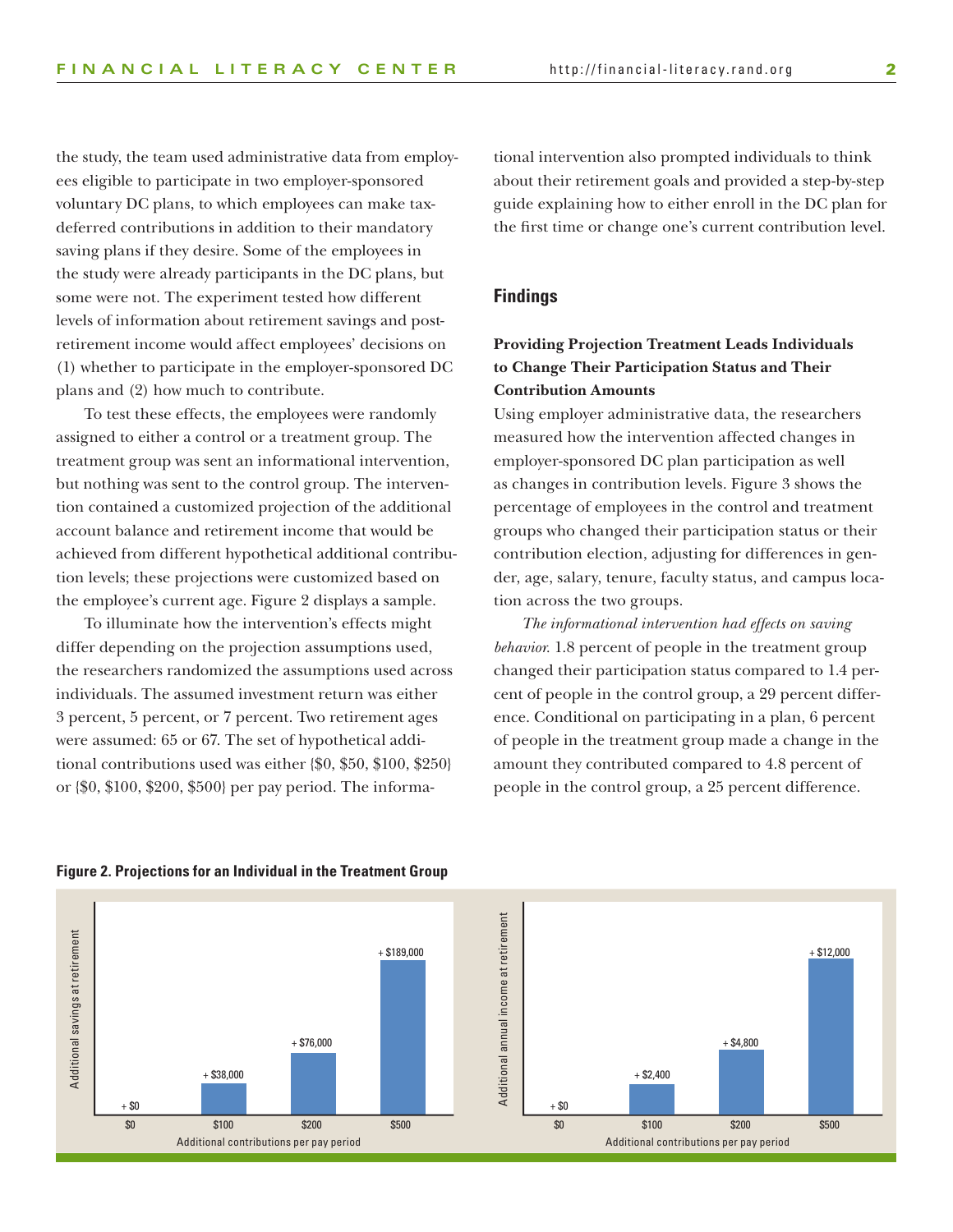

#### **Figure 3. Changes in Participation Status and Contribution Election Across Treatment Groups**

# **Providing Income Disclosures Induces People to Increase Their Savings**

Figure 4 depicts the average changes in contribution amounts for the two groups, both as a change in the annual dollar amount contributed and a change in the percentage of salary contributed, adjusting for differences in gender, age, salary, tenure, faculty status, and campus location across the two groups.

*Individuals in the treatment group were significantly more likely to increase their annual contributions and their rate of contribution* than were individuals in the control group. The treatment group increased contributions by an average of about \$68 per year more than the control group

did, or by an additional 0.17 percent of salary. However, about 95 percent of individuals made no change over the six-month study period. Among those who made any change, those in the treatment group increased savings by about \$806 per year more than those in the control group.

#### **What Part of the Intervention Led to Higher Saving?**

To generate insight into which components of the treatment generated these effects, the researchers randomly assigned other employees into two separate partial-treatment groups in addition to the groups described thus far. The differences between these groups are highlighted in



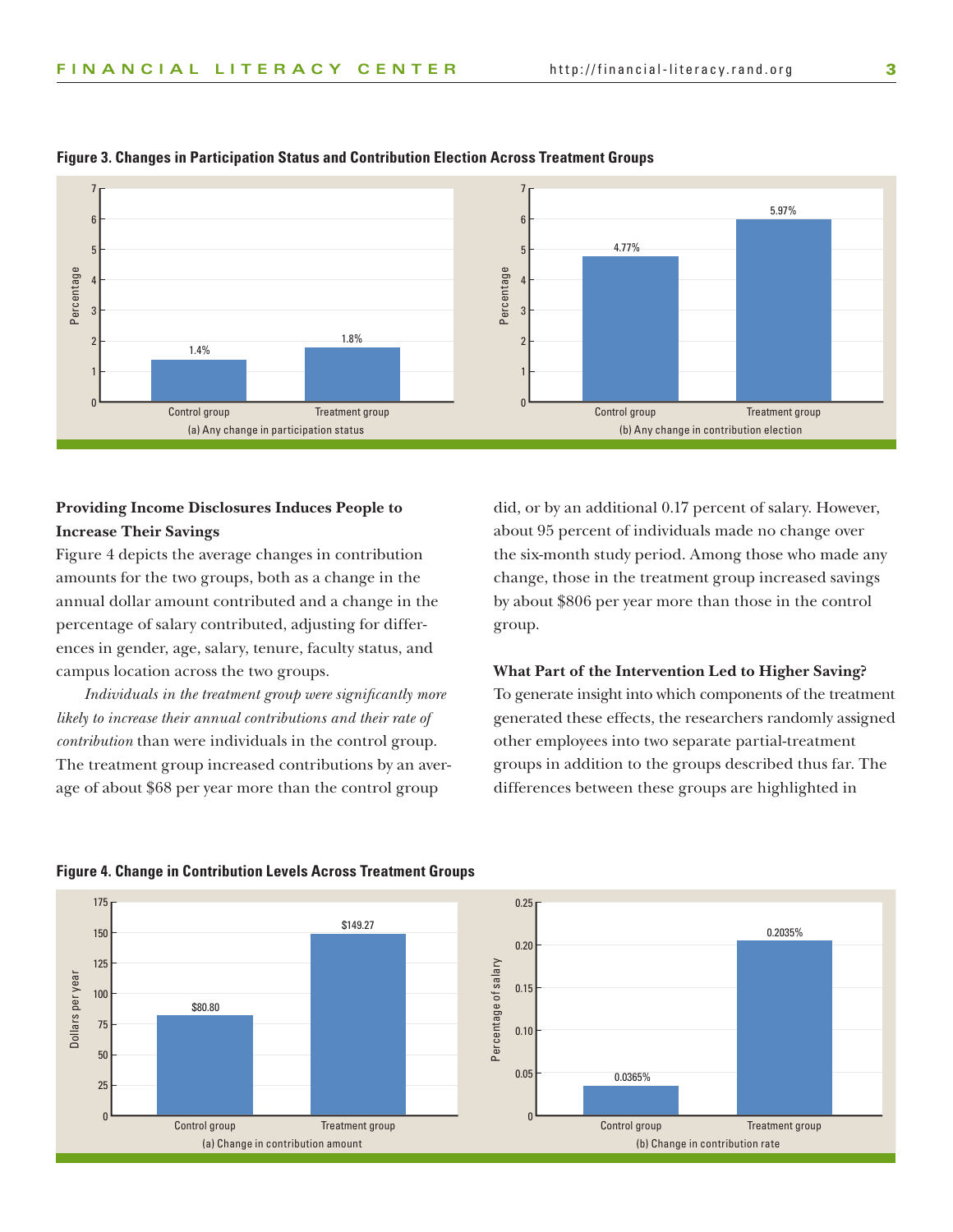Table 1. Those in a *planning* treatment group were sent all the same general information on setting retirement goals and how to change one's current contribution level, but all personalized retirement balance or income information was omitted. Those in a *balance* treatment group were sent these same materials plus a projection of account balance at retirement (Figure 2, left panel), but the retirement income projection (Figure 2, right panel) was omitted. (The income group is the full treatment group described above.)

Individuals sent the partial or full treatments were more likely than those in the control group to make a change in their contribution election, suggesting the influence of more information on participation decisions. However, the planning group showed no evidence of a systematic increase in their level of savings and, although the balance group experienced a statistically significant increase, it was less than that experienced by the full treatment group. This suggests that access to annual retirement income was a critical factor driving changes in saving behavior.

# **Response to Retirement Information Was Sensitive to the Assumptions Used in Projections**

Although the goal of the policy is to improve participants' understanding of the accumulation and decumulation functions and not to influence their beliefs about rates of return or retirement age, all projections require

#### **Table 1. Treatment Groups and Interventions**

| <b>Treatment Group</b> | <b>Intervention</b>                                                                                                                                                                                   |
|------------------------|-------------------------------------------------------------------------------------------------------------------------------------------------------------------------------------------------------|
| Control group          | None                                                                                                                                                                                                  |
| Planning group         | Received general information on saving for<br>retirement, steps to sign up for or change<br>contribution                                                                                              |
| Balance group          | Received the same intervention as planning<br>group, plus a customized projection that shows<br>how hypothetical individual contributions<br>would translate into additional savings at<br>retirement |
| Income group           | Received the same intervention as balance<br>group plus a customized projection of the<br>additional annual retirement income to be<br>expected from additional contributions                         |

assumptions. Because assumptions about retirement age and the rate of investment return affect the magnitude of projected values, these assumptions could affect people's choices. In addition, the hypothetical contribution amounts used to illustrate the projections may anchor and affect the behavior of individuals.

For example, among those who received projections (the balance and income groups), people saved more when projected values were larger because of higher rates of return, later retirement age, or larger hypothetical contributions. For instance, presenting individuals with hypothetical contributions of {\$0, \$100, \$200, \$500} per pay period rather than {\$0, \$50, \$100, \$250} per pay period increased annual contributions by \$96, or \$1,008 among changers.

#### **Several Characteristics Reduced These Effects**

The team also conducted a follow-up survey with participants approximately four months after the intervention. The survey was designed to identify factors that might have influenced the intervention effects and to investigate the intervention's effect on other aspects of the saving process. The survey's response rate was 22 percent, so some caution is warranted as results among respondents could differ systematically from those that would be obtained from the entire sample. Among respondents, the follow-up survey results showed that three factors mitigated the effects of the income intervention: (1) a preference for valuing the present over the future, (2) a tendency to procrastinate, and (3) liquidity constraints. Individuals in the treatment group who expressed these attitudes were less likely to increase their contribution rates and totals.

# **Those Sent Information on Retirement Income Reported Greater Engagement in the Saving Process**  The survey also showed that participants in the treatment group reported increased levels of engagement in the saving process: They reported less difficulty finding information regarding retirement planning, felt better informed about retirement planning, and were more likely to have recently figured out how much to save. They were also more certain about their expected retirement income and rated themselves higher in overall financial satisfaction than those in the other groups.